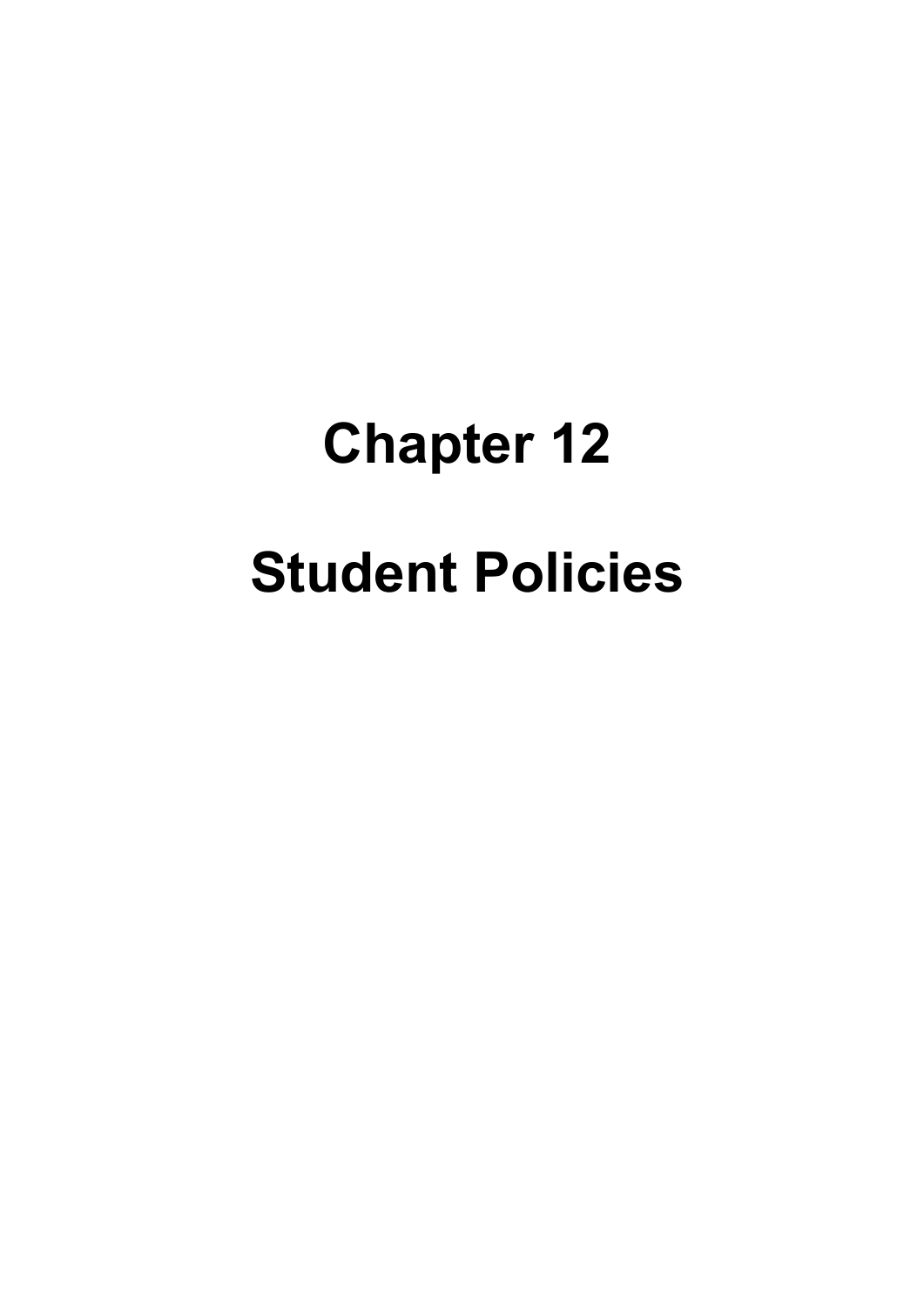# **12. STUDENT POLICIES**

12.1 This chapter describes the overall framework in place for student policies. The purpose of this student-facing policy framework is to foster a culture where academic and non-academic misconduct is not tolerated and to provide an inclusive, supportive, and safe learning environment in which all students and staff can flourish and are able to fulfil their personal potential.

A Student Code of Conduct is in place to outline what types of behaviour are not acceptable and the possible consequences of such conduct. It also details what conduct students can expect from others and what conduct is expected from them.

All students involved in any of the policies detailed below will be treated with dignity and respect and appropriate consideration will be given to their wellbeing.

The University aims to ensure that, where appropriate, cases are resolved informally. It aims that both informal and formal cases are resolved swiftly and within published time-lines.

12.1.1 The following policies are available in this area:

### **Student Support Policies**

- [Mitigating Circumstances Policy](https://www.uwtsd.ac.uk/media/uwtsd-website/content-assets/documents/academic-office/misc-forms/Mitigating_Circumstances_Policy_2021-22.pdf) (including compensatory measures, extenuating circumstances, interruption of studies, and extension to end dates)
- Disability Support and Needs Assessment Procedure
- [Student Pregnancy, Maternity, Paternity and Adoption Leave Policy](https://uwtsd.ac.uk/media/uwtsd-website/content-assets/documents/strategies-policies/Student_Pregnancy_Maternity_Paternity_and_Adoption_Leave_Policy.pdf)
- [Applicant and Student Name Change Policy](https://www.uwtsd.ac.uk/media/uwtsd-website/content-assets/documents/strategies-policies/Applicant-and-Student-Name-Change-Policy.pdf)
- **[Support for Study Policy](https://www.uwtsd.ac.uk/media/uwtsd-website/content-assets/documents/academic-office/misc-forms/Support_for_Study_Policy_2021-22.pdf)**
- **[Student Smoking Policy](https://www.uwtsd.ac.uk/media/uwtsd-website/content-assets/documents/strategies-policies/2.0-Student-Smoking-Policy-final-version.pdf)**

#### **Student Complaints, Appeals and Other Concerns**

- **[Student Complaint Policy](https://uwtsd.ac.uk/media/uwtsd-website/content-assets/documents/academic-office/misc-forms/Student_Complaint_Policy_2021-22.pdf)**
- [Academic Appeal Policy](https://uwtsd.ac.uk/media/uwtsd-website/content-assets/documents/academic-office/misc-forms/Academic_Appeal_Policy_2021-22.pdf)
- **[Fitness to Practise Policy](https://uwtsd.ac.uk/media/uwtsd-website/content-assets/documents/academic-office/misc-forms/Fitness_to_Practise_Policy_2021-22.pdf)**
- [Non-Academic Misconduct Policy](https://uwtsd.ac.uk/media/uwtsd-website/content-assets/documents/academic-office/misc-forms/Non-Academic_Misconduct_Policy_2021-22.pdf)
- **[Student Emergency Contact Policy](https://uwtsd.ac.uk/media/uwtsd-website/content-assets/documents/academic-office/misc-forms/UWTSD_Group_Student_Emergency_Contact_Policy_2021-22.pdf)**
- **[Third-party involvement Policy](https://uwtsd.ac.uk/media/uwtsd-website/content-assets/documents/academic-office/misc-forms/Third_Party_Involvement_Policy_2021-22.pdf)**

#### **Academic Policies**

- [Academic Misconduct Policy](https://www.uwtsd.ac.uk/media/uwtsd-website/content-assets/documents/academic-office/misc-forms/Academic_Misconduct_Policy_2021-22.pdf)
- **[Attendance Policy](https://www.uwtsd.ac.uk/media/uwtsd-website/content-assets/documents/academic-office/misc-forms/UWTSD-Attendance-Policy-2016-17-(Wales-campuses).pdf)**
- **Student Engagement Policy**
- **[Lecture Recording Policy](https://www.uwtsd.ac.uk/media/uwtsd-website/content-assets/documents/academic-office/aqh-chapters/chapters---en/Lecture-Recording-Policy.pdf)**
- [Student Intellectual Property Policy](https://www.uwtsd.ac.uk/media/uwtsd-website/content-assets/documents/academic-office/aqh-chapters/chapters---en/Intellectual-Property-Policy-Students-Final.pdf)
- [Cancelled and rescheduled class policy](https://www.uwtsd.ac.uk/media/uwtsd-website/content-assets/documents/strategies-policies/2.0-Cancelled-and-rescheduled-class-policy.pdf)
- **[Student Privacy Statement](https://www.uwtsd.ac.uk/media/uwtsd-website/content-assets/documents/strategies-policies/student-privacy-statement1.pdf)**
- [Research Data Management Policy](https://uwtsd.ac.uk/media/uwtsd-website/content-assets/documents/strategies-policies/Research-Data-Management-Policy-27.01.16.pdf)
- **[Open Access Publications Policy](https://uwtsd.ac.uk/media/uwtsd-website/content-assets/documents/strategies-policies/Open-Access-Publications-Policy-27.01.16.pdf)**

#### **Admissions Related Policies**

- [Admissions Policy](https://www.uwtsd.ac.uk/media/uwtsd-website/content-assets/documents/registry/admissions-policy-and-related/uwtsd-admissions-policy.pdf)
- [Policy and Procedures for Admissions Feedback, Appeals and Complaints](https://www.uwtsd.ac.uk/media/uwtsd-website/content-assets/documents/registry/admissions-policy-and-related/policy-and-procedure-for-admissions-feedback-appeals-and-complaints.pdf)
- [English Language Requirements Policy](https://www.uwtsd.ac.uk/media/uwtsd-website/content-assets/documents/international/english-language-requirements-policy-2021_01.pdf)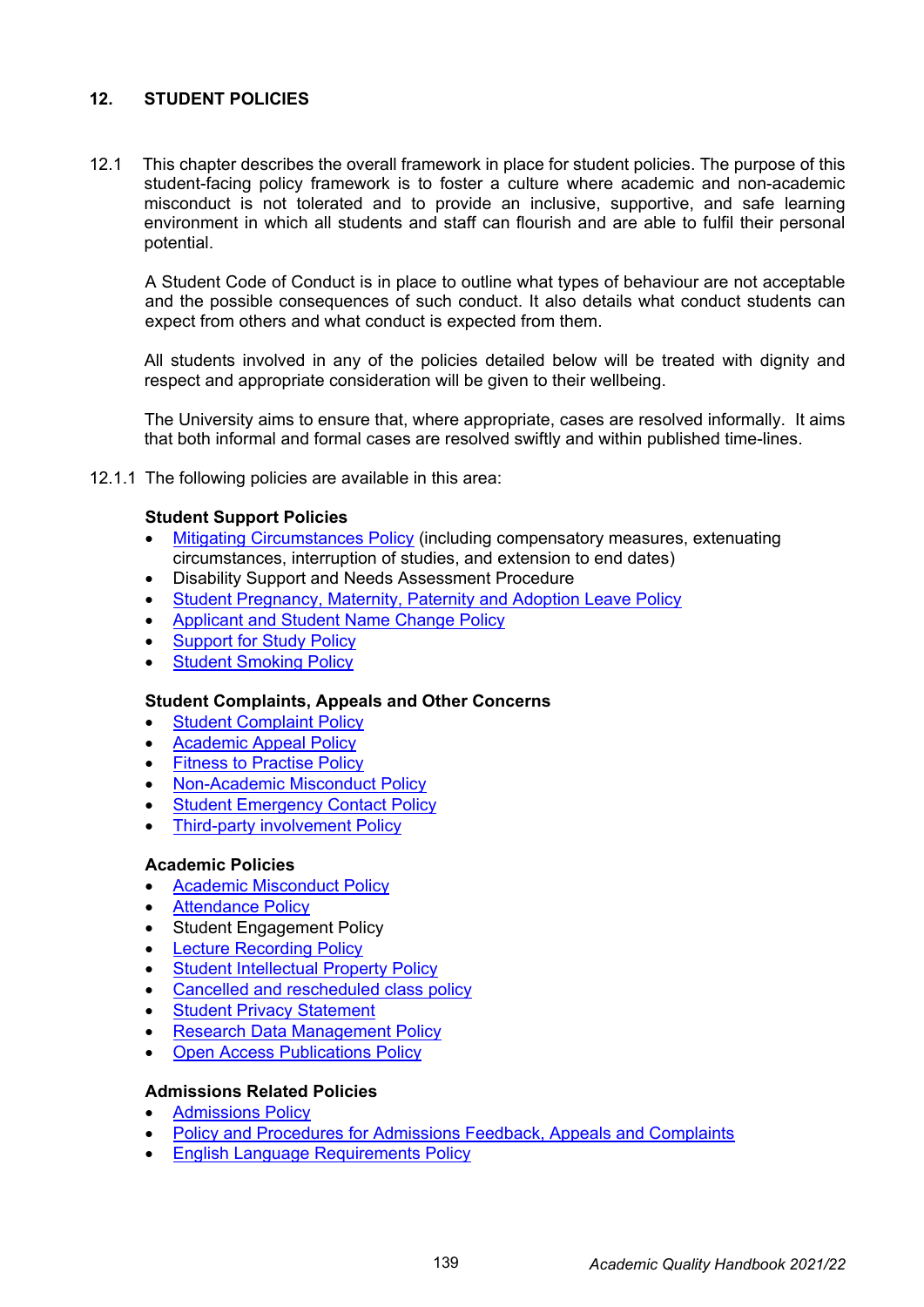## **Safeguarding Students**

- PREVENT Code of Practice
- **[Safeguarding Policy](https://uwtsd.ac.uk/media/uwtsd-website/content-assets/documents/strategies-policies/Safeguarding-Policy-updated-27.02.20.pdf)**

The policies are reviewed periodically and changes are approved through the appropriate committee structure.

- 12.1.2 The University adopts for this overarching framework the key principles of:
	- **Accessibility**
	- Clarity
	- **Proportionality**
	- Timeliness
	- Fairness
	- Independence
	- **Confidentiality**
	- Improving the Student Experience
	- Inclusivity
- 12.1.3 The framework also aims to ensure that the University exercises an appropriate duty of care, applies principles of natural justice, and complies with all relevant legislation in this area, including:
	- Contract and consumer law
	- Negligence (duty of care)
	- The Human Rights Act 1998
	- The Equality Act 2010
	- Health and Safety at Work Act 1974
	- Natural Justice (fairness)
	- Data Protection Act 2018 (and GDPR)
	- Counter Terrorism and Security Act (2015)
- 12.1.4 In addition, each policy specifies which key sector documents underpin the policy and embed best practice.
- 12.1.5 The University has put a range of measures in place to ensure that students receive clear information about the policies and processes used in this area as well as appropriate support throughout processes. It is a student's responsibility to ensure that they have read and understood the University's regulations, policies and procedures. Further information and guidance is available from the Academic Office. A student's misinterpretation or lack of awareness of the regulations and procedures will not be considered a valid reason for noncompliance.
- 12.1.6 The principles outlined in this chapter apply to all students, each policy outlines how it relates to individual student cohorts.
- 12.1.7 The student-facing framework is evaluated and reviewed annually to ensure that its policies remain up-to-date and continue to incorporate sector best practice and lessons learned. An overview report is produced annually for Senate and Council and complaint and appeals numbers are monitored closely as part of HEFCW's national measures.
- 12.1.8 The University has a statutory requirement to meet the PREVENT duty guidance under the Counter Terrorism and Security Act (2015). This guidance identifies a range of areas in which universities are expected to take action in order to prevent people from being drawn into terrorism. The University has prepared a Code of Practice which covers all speakers and